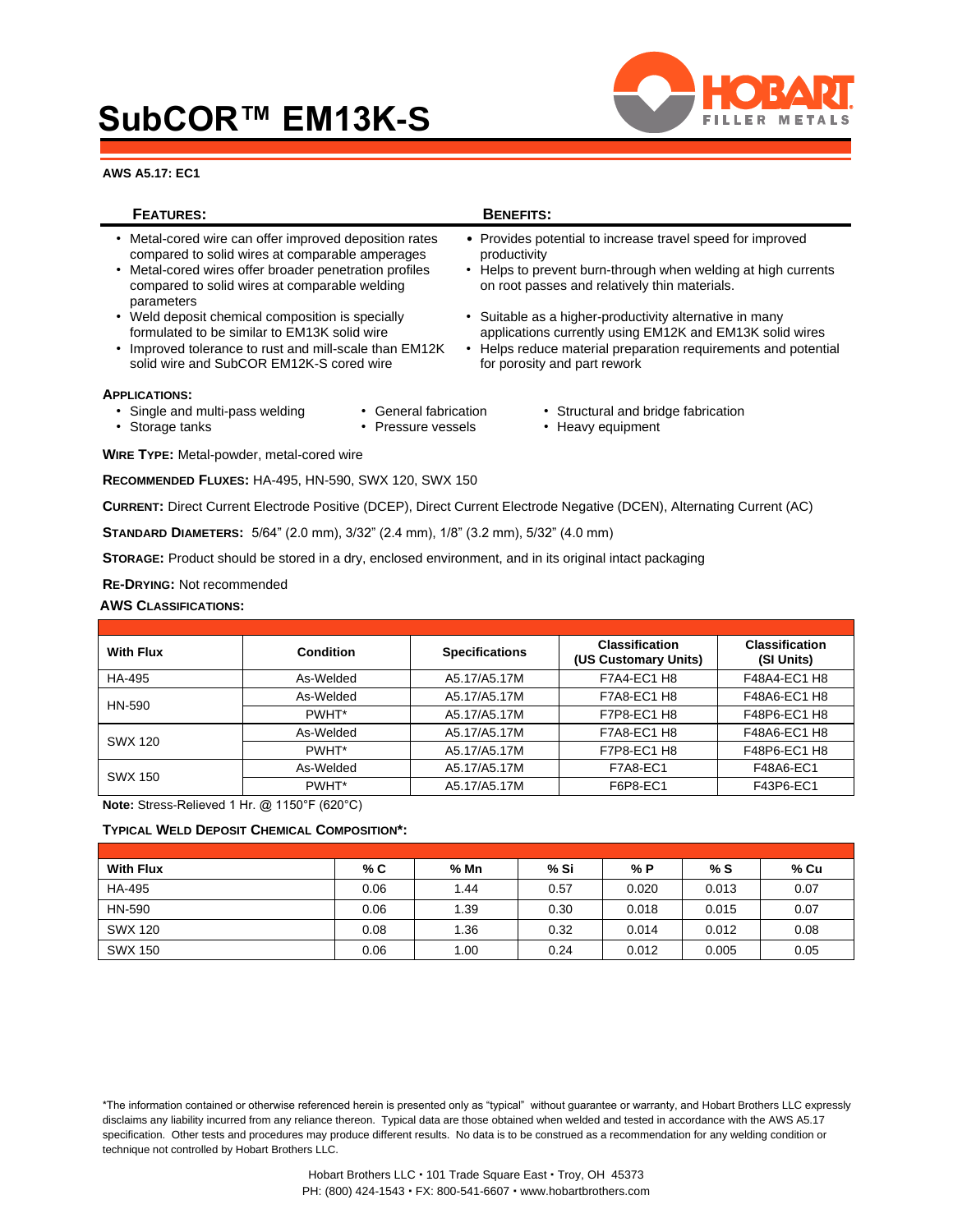## **SubCOR™ EM13K-S**

**TYPICAL DIFFUSIBLE HYDROGEN\* (Gas Chromatography per AWS A4.3):**

| <b>With Flux</b> | Diffusible Hydrogen |
|------------------|---------------------|
| HA-495           | 2.9 ml/100g         |
| HN-590           | 2.8 ml/100g         |
| SWX 120          | 3.2 ml/100g         |

#### **TYPICAL MECHANICAL PROPERTIES\*:**

| <b>With Flux</b> | <b>Condition</b> | <b>Tensile Strength</b> | <b>Yield Strength</b> | Elongation % in 2" (50<br>mm) |
|------------------|------------------|-------------------------|-----------------------|-------------------------------|
| HA-495           | As-Welded        | 84 ksi (579 MPa)        | 72 ksi (496 MPa)      | 28 %                          |
| HN-590           | As-Welded        | 72 ksi (496 MPa)        | 59 ksi (407 MPa)      | 31%                           |
|                  | PWHT*            | 75 ksi (517 MPa)        | 65 ksi (448 MPa)      | 30%                           |
| SWX 120          | As-Welded        | 76 ksi (524 MPa)        | 65 ksi (448 MPa)      | 30%                           |
|                  | PWHT*            | 73 ksi (503 MPa)        | 60 ksi (414 MPa)      | 32%                           |
| <b>SWX 150</b>   | As-Welded        | 73 ksi (503 MPa)        | 64 ksi (441 MPa)      | 30%                           |
|                  | PWHT*            | 67 ksi (462 MPa)        | 52 ksi (359 MPa)      | 35%                           |

**Note:** Stress-Relieved 1 Hr. @ 1150°F (620°C)

### **TYPICAL CHARPY V-NOTCH IMPACT VALUES\*:**

| <b>With Flux</b> | Condition | Avg. at<br>$-40^{\circ}$ F (-40°C) | Avg. at<br>$-60^{\circ}$ F (-50 $^{\circ}$ C) | Avg. at<br>$-80^{\circ}$ F (-60 $^{\circ}$ C) | Avg. at<br>$-100^{\circ}$ F (-70°C) |
|------------------|-----------|------------------------------------|-----------------------------------------------|-----------------------------------------------|-------------------------------------|
| HA-495           | As-Welded | 60 ft-lbs (81 J)                   |                                               |                                               |                                     |
| HN-590           | As-Welded |                                    | 60 ft-lbs (81 J)                              |                                               |                                     |
|                  | PWHT*     |                                    | 60 ft-lbs (81 J)                              |                                               |                                     |
| <b>SWX 120</b>   | As-Welded |                                    |                                               | 80 ft-lbs (108 J)                             | 65 ft-lbs (88 J)                    |
|                  | PWHT*     |                                    |                                               | 140 ft-lbs (190 J)                            | 65 ft-lbs (88 J)                    |
| <b>SWX 150</b>   | As-Welded |                                    |                                               | 160 ft-lbs (217 J)                            | 35 ft-lbs (47 J)                    |
|                  | PWHT*     |                                    |                                               | 285 ft-lbs (386 J)                            | 150 ft-lbs (203 J)                  |

**Note:** Stress-Relieved 1 Hr. @ 1150°F (620°C)

\*The information contained or otherwise referenced herein is presented only as "typical" without guarantee or warranty, and Hobart Brothers LLC expressly disclaims any liability incurred from any reliance thereon. Typical data are those obtained when welded and tested in accordance with the AWS A5.17 specification. Other tests and procedures may produce different results. No data is to be construed as a recommendation for any welding condition or technique not controlled by Hobart Brothers LLC.